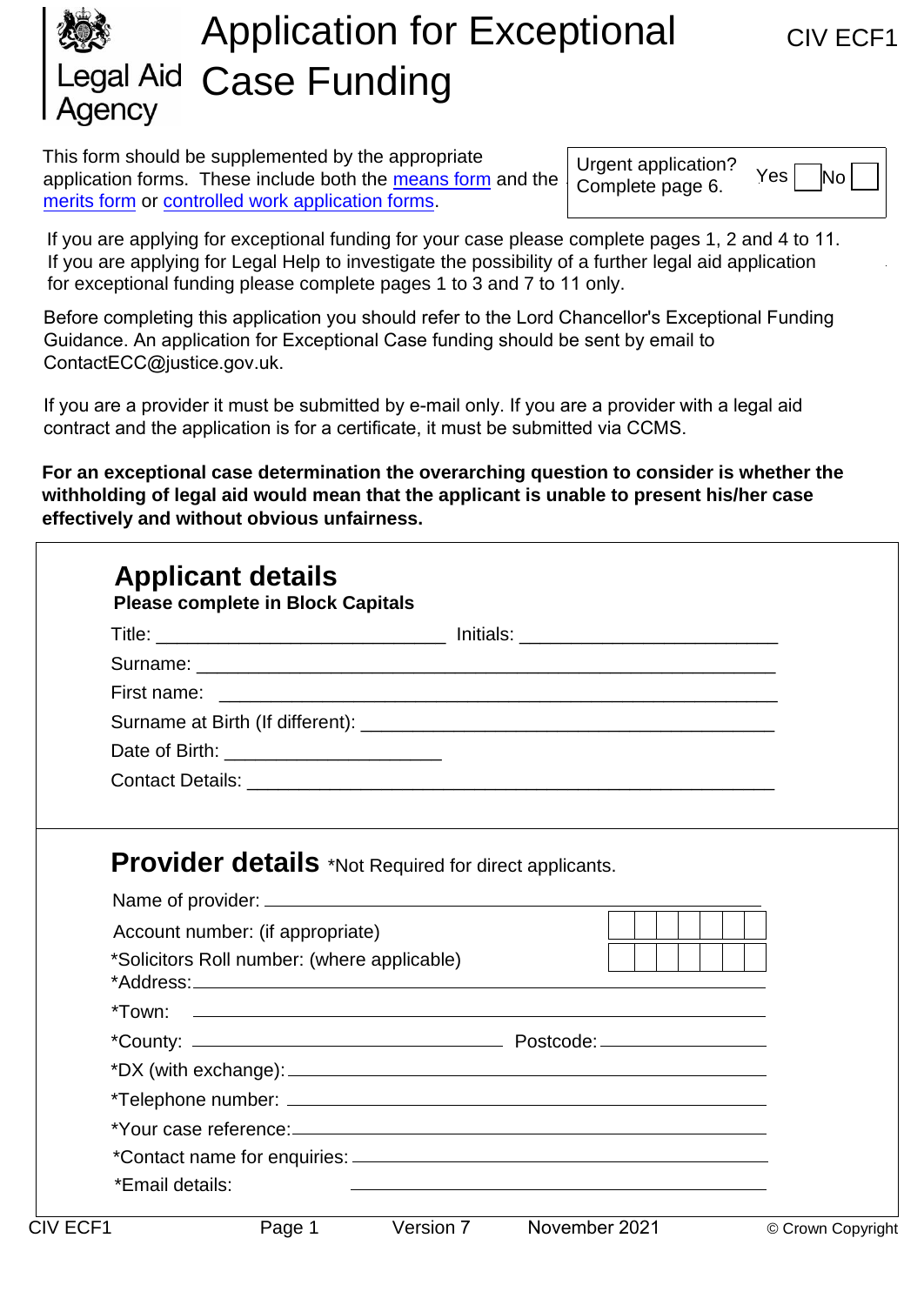## **Type of case**

Complete this section if either:

- 1. You are applying for Controlled Work services.
- 2. You have not completed type of case details on page 5 of CIVAPP1 or page 3 of CIVAPP3 or
- 3. The type of case is not listed on CIVAPP1 or CIVAPP3.

What category of law/contract category is relevant to the case?

## **Providers - Categories of Law for which Legal Aid Contracts are tendered.**

Does your office have a contract that allows you to do Legal Aid work in this Category of law at the Form of Service for which you are applying?

If you are not a contract holder in the required category of law stated above, please explain why it is necessary for the effective administration of justice for you to conduct the matter pursuant to regulation 31(5) (a) -(d) of the Civil Legal Aid (Procedure ) Regulations 2012: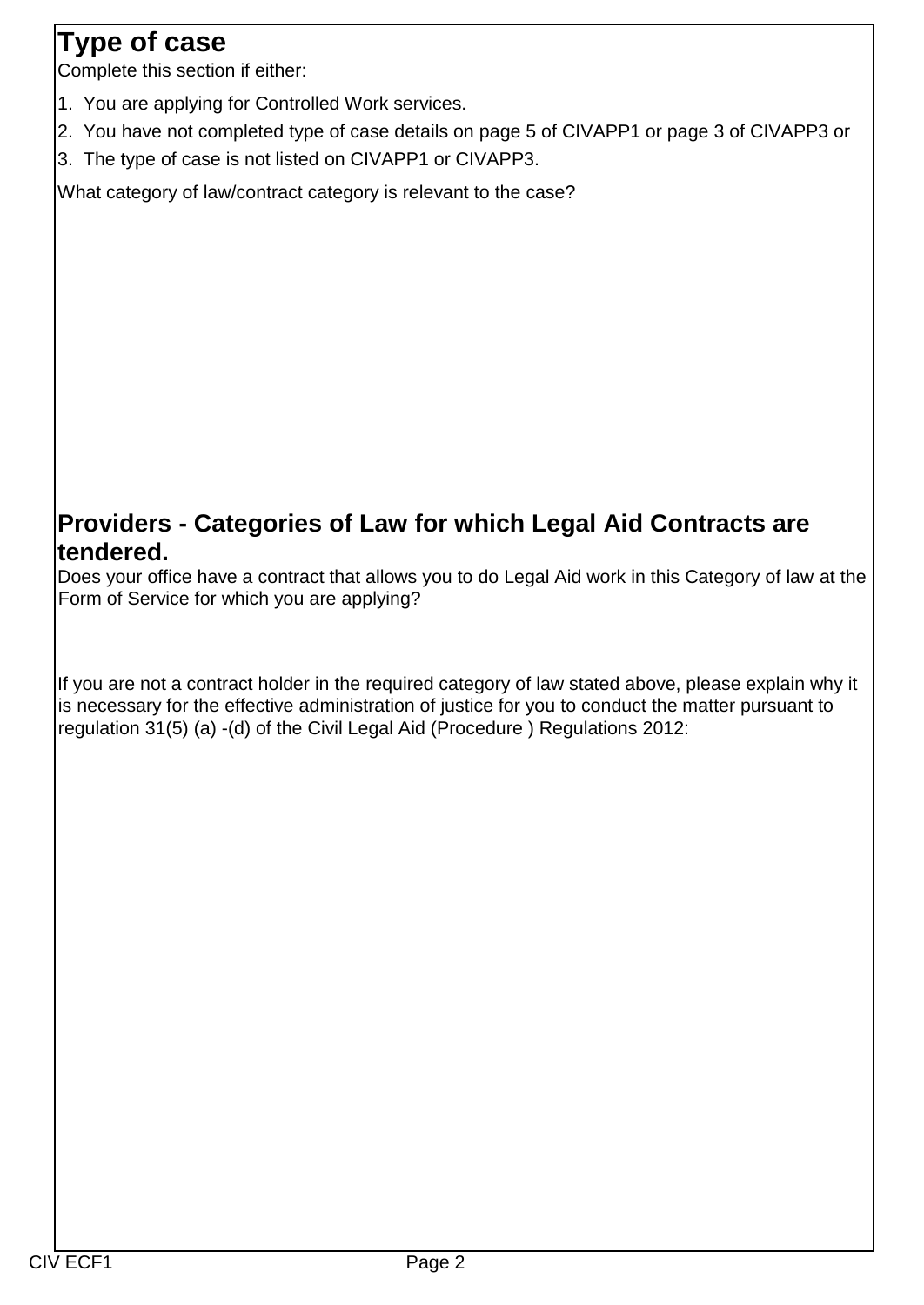## **Funding to apply for Legal Help to investigate the possibility of a further legal aid application**

1. Briefly set out the basis of the main application for exceptional case funding you anticipate you/your client will make:

2. What legal work do you think you/your legal aid provider will need to do in order to make this application?

3. Why do you consider that there is a risk that failure to provide legal aid for this work will breach a convention right?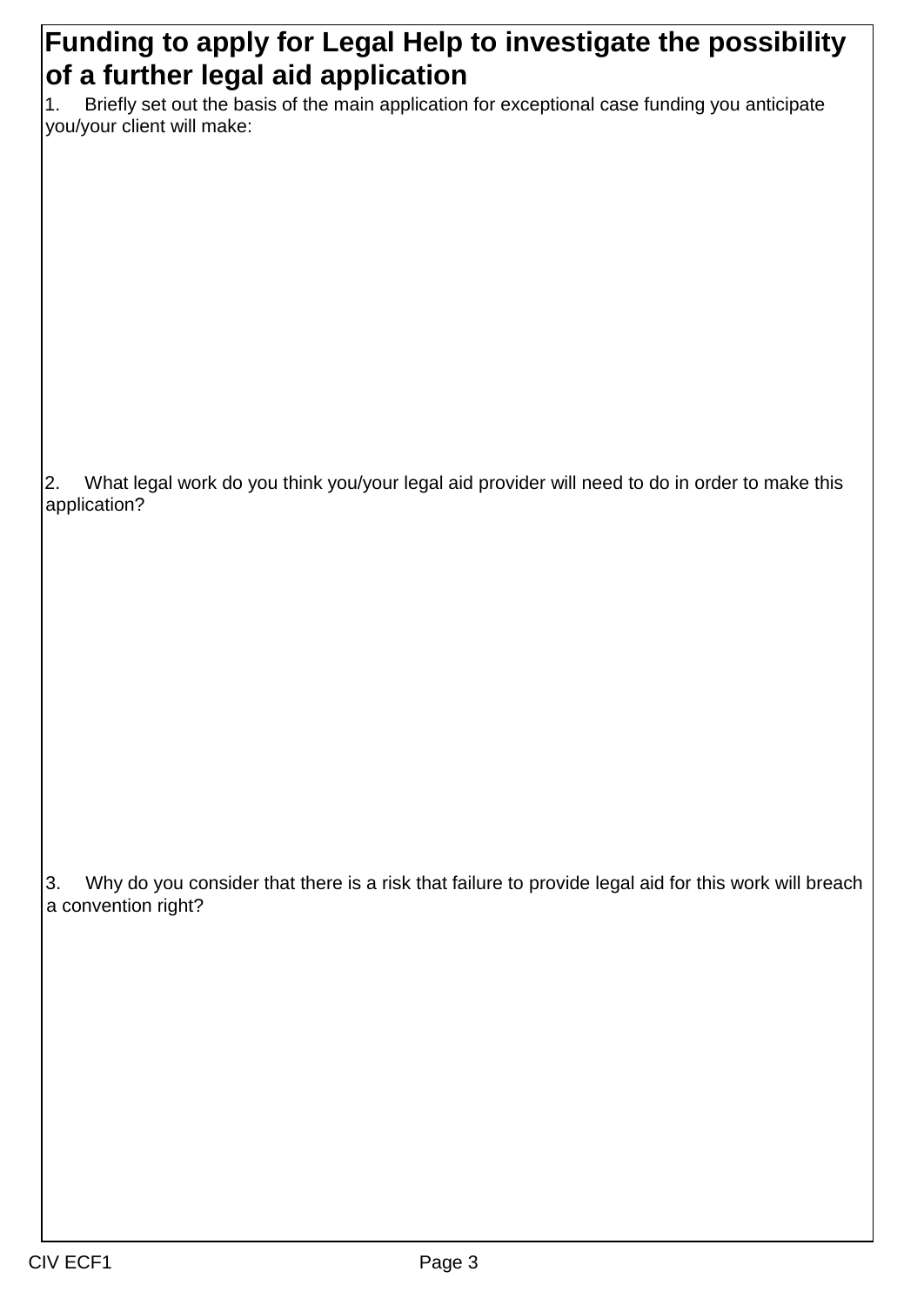## **Additional Information**

- Please provide the following additional information about the case that is not already in the attached legal aid forms.
- 1. Please provide us with brief details about the case if they are not already in the other forms/documents that you are supplying.

2. How important are the issues in the case for you/your client?

3. How complex are the proceedings, the area of law and the facts/evidence in the case?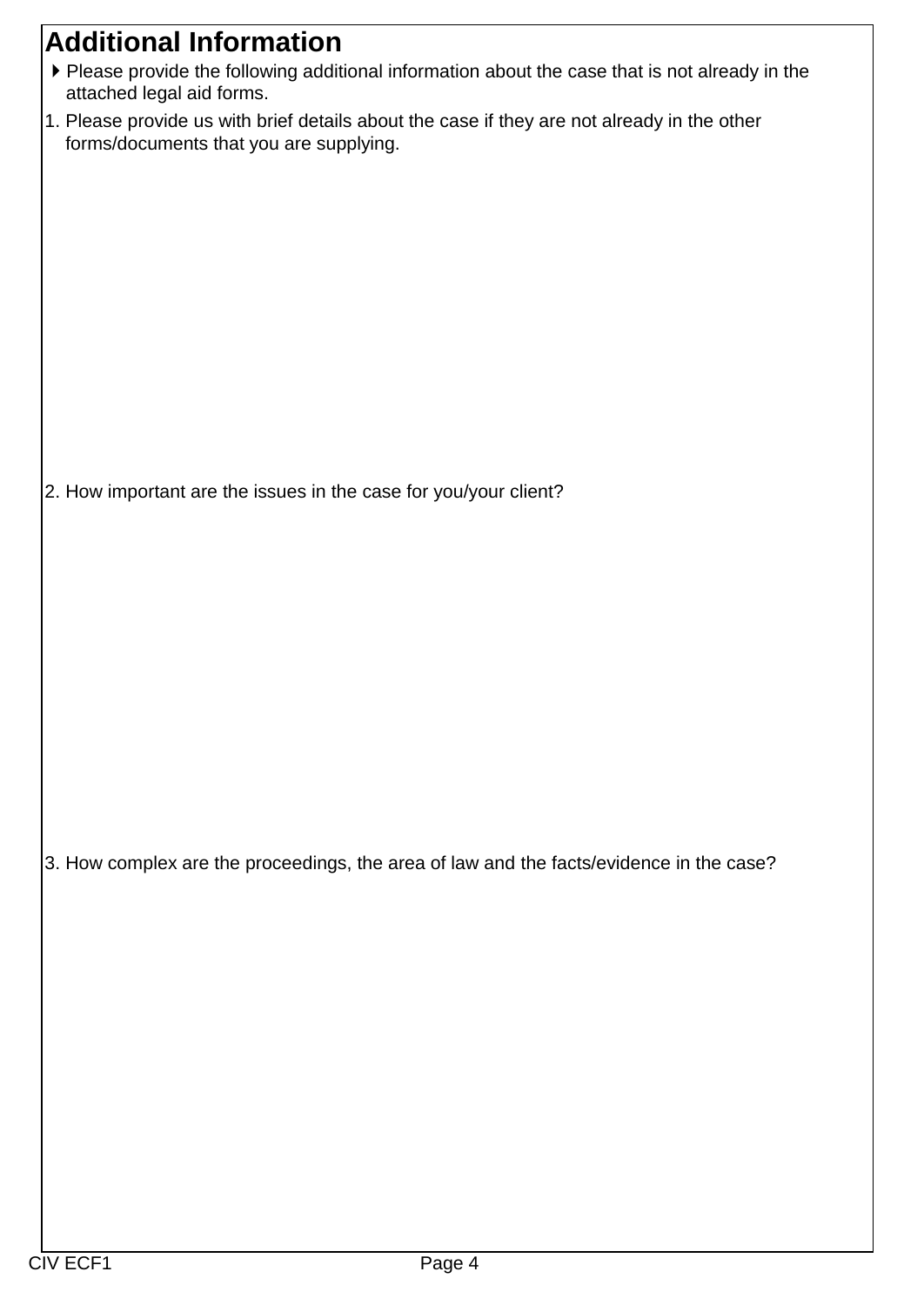## **Additional Information continued**

- 4. For **direct applicants** How capable are you of representing your case effectively? For **Providers** - How capable is your client of representing his/her case effectively?
- Please provide information on what you/your client must do to present the case. You may also include information about your/your client's education or relevant skills/experience and any relevant disability or capacity issues (attaching a copy of any incapacity certificate where available).

5. Any additional information that is relevant to the determination: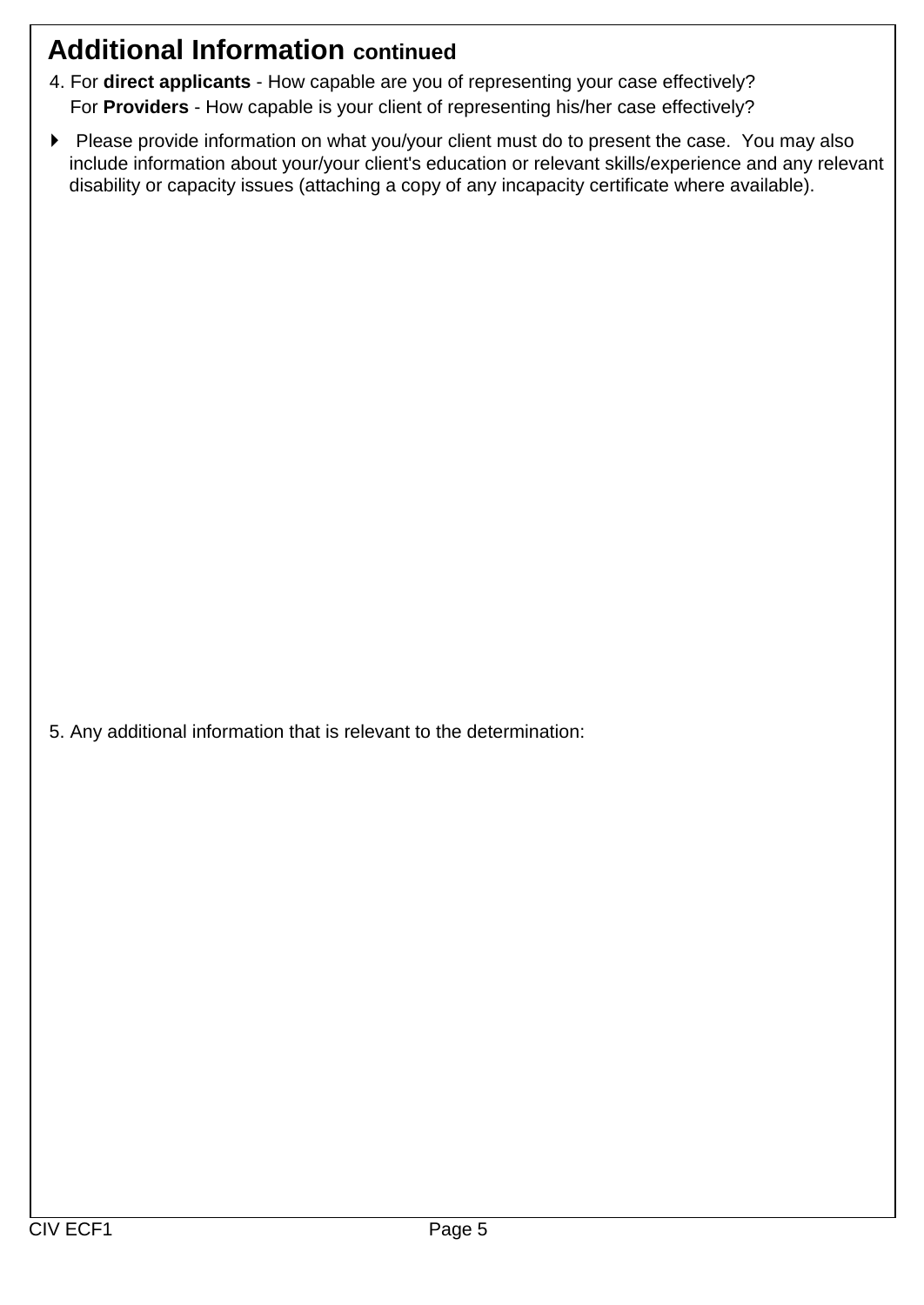| <b>Urgent Case Details</b><br>▶ Please complete this section if there is urgency in the case. We will use this section to prioritise<br>exceptional case funding applications. We will tell you the timescale for the decision.                  |                   |
|--------------------------------------------------------------------------------------------------------------------------------------------------------------------------------------------------------------------------------------------------|-------------------|
| 1. Is there an imminent date for:<br>a) an injunction or other emergency proceedings?<br>If yes, enter date of hearing<br>$\frac{1}{2}$                                                                                                          | No<br>Yes         |
| b) a hearing in existing proceedings?<br>If yes, enter date of hearing<br>$\frac{1}{2}$                                                                                                                                                          | lNo<br>Yesl       |
| a limitation period that is about to expire?<br>C)<br>If yes, enter date of hearing $\angle \angle \angle$                                                                                                                                       | Yes               |
| 2. Would a delay cause risk to the life, liberty, or physical safety of you/your<br>client or family, or the roof over their heads or cause unreasonable<br>hardship or irretrievable problems in handling the case?                             | <b>Yes</b><br> No |
| Please provide any further relevant information as to how the urgent situation has arisen that<br>is not evident from the other information provided and why you consider that exceptional<br>funding is necessary to deal with the urgent work. |                   |
|                                                                                                                                                                                                                                                  |                   |
|                                                                                                                                                                                                                                                  |                   |
|                                                                                                                                                                                                                                                  |                   |
|                                                                                                                                                                                                                                                  |                   |
|                                                                                                                                                                                                                                                  |                   |
|                                                                                                                                                                                                                                                  |                   |
|                                                                                                                                                                                                                                                  |                   |
|                                                                                                                                                                                                                                                  |                   |
|                                                                                                                                                                                                                                                  |                   |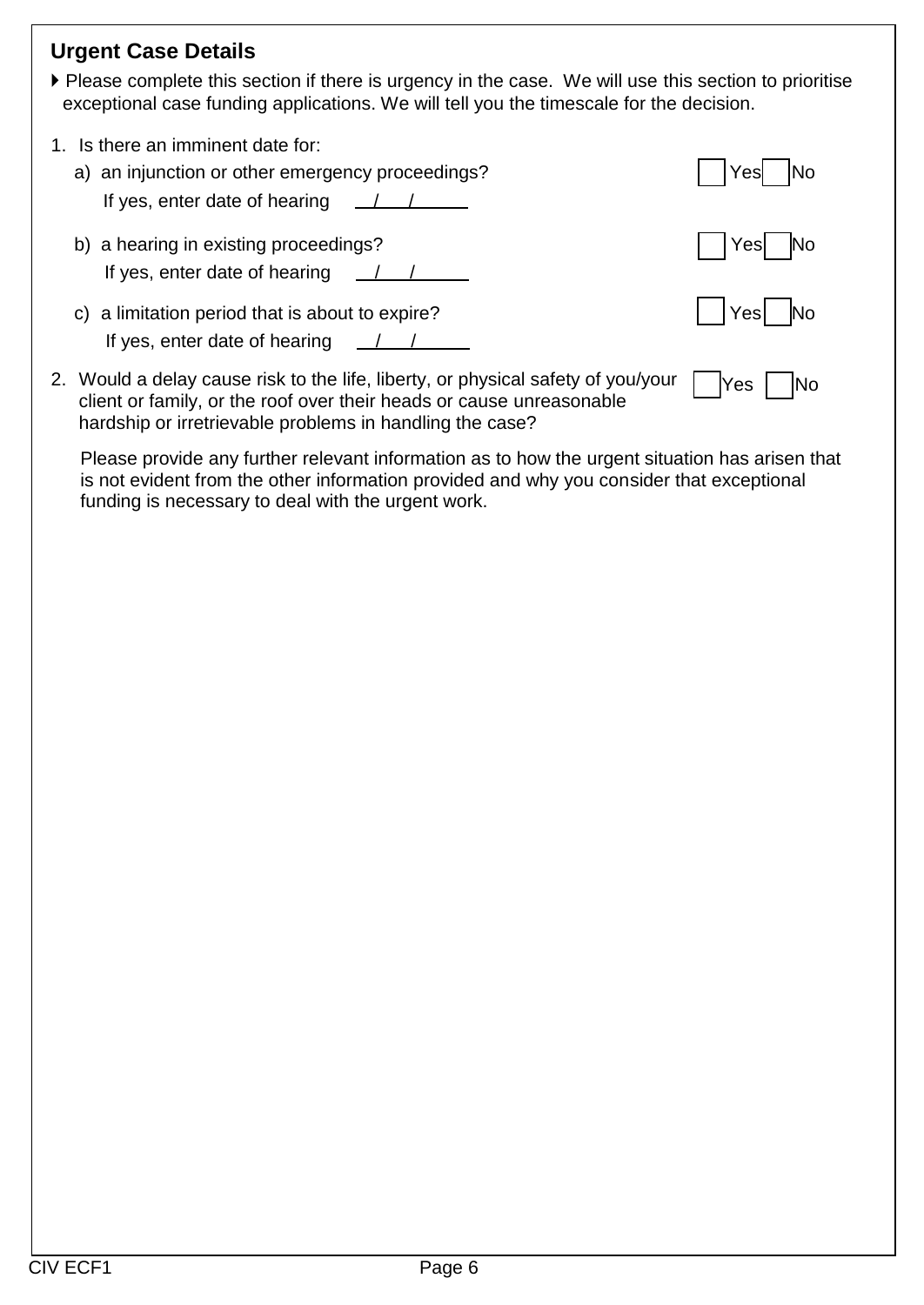### **LEGAL AID AGENCY**

### **PRIVACY NOTICE**

### **PURPOSE**

This privacy notice sets out the standards that you can expect from the Legal Aid Agency when we request or hold personal information ('personal data') about you; how you can get access to a copy of your personal data; and what you can do if you think the standards are not being met.

The Legal Aid Agency is an Executive Agency of the Ministry of Justice (MoJ). The MoJ is the data controller for the personal information we hold. The Legal Aid Agency collects and processes personal data for the exercise of its own and associated public functions. Our public function is to provide legal aid.

### **About personal information**

Personal data is information about you as an individual. It can be your name, address or telephone number. It can also include the information that you have provided in this form such as your financial circumstances and information relating to any current or previous legal proceedings concerning you.

We know how important it is to protect customers' privacy and to comply with data protection laws. We will safeguard your personal data and will only disclose it where it is lawful to do so, or with your consent.

### **Types of personal data we process**

We only process personal data that is relevant for the services we are providing to you. The personal data which you have provided on this form will only be used for the purposes set out below.

### **Purpose of processing and the lawful basis for the process**

The purpose of the Legal Aid Agency collecting and processing the personal data which you have provided on this form is for the purposes of providing legal aid. Specifically, we will use this personal data in the following ways:

- In deciding whether you are eligible for legal aid, whether you are required to make a contribution towards the costs of this legal aid and to assist the Legal Aid Agency in collecting those contributions, if appropriate.
- In assessing claims from your legal representative(s) for payment from the legal aid fund for the work that they have conducted on your behalf;
- **In conducting periodic assurance audits on legal aid files to ensure that decisions have been made** correctly and accurately;
- In producing statistics and information on our processes to enable us to improve our processes and to assist us in carrying out our functions.

Were the Legal Aid Agency unable to collect this personal information, we would not be able to conduct the activities above, which would prevent us from providing legal aid.

The lawful basis for the Legal Aid Agency collecting and processing your personal data is in the administration of justice and the result of the powers contained in Legal Aid, Sentencing and Punishment of Offenders Act 2012.

We also collect 'special categories of personal data' for the purposes of monitoring equality, this is a legal requirement for public authorities under the Equality Act 2010. Special categories of personal data obtained for equality monitoring will be treated with the strictest confidence and any information published will not identify you or anyone else associated with your legal aid application.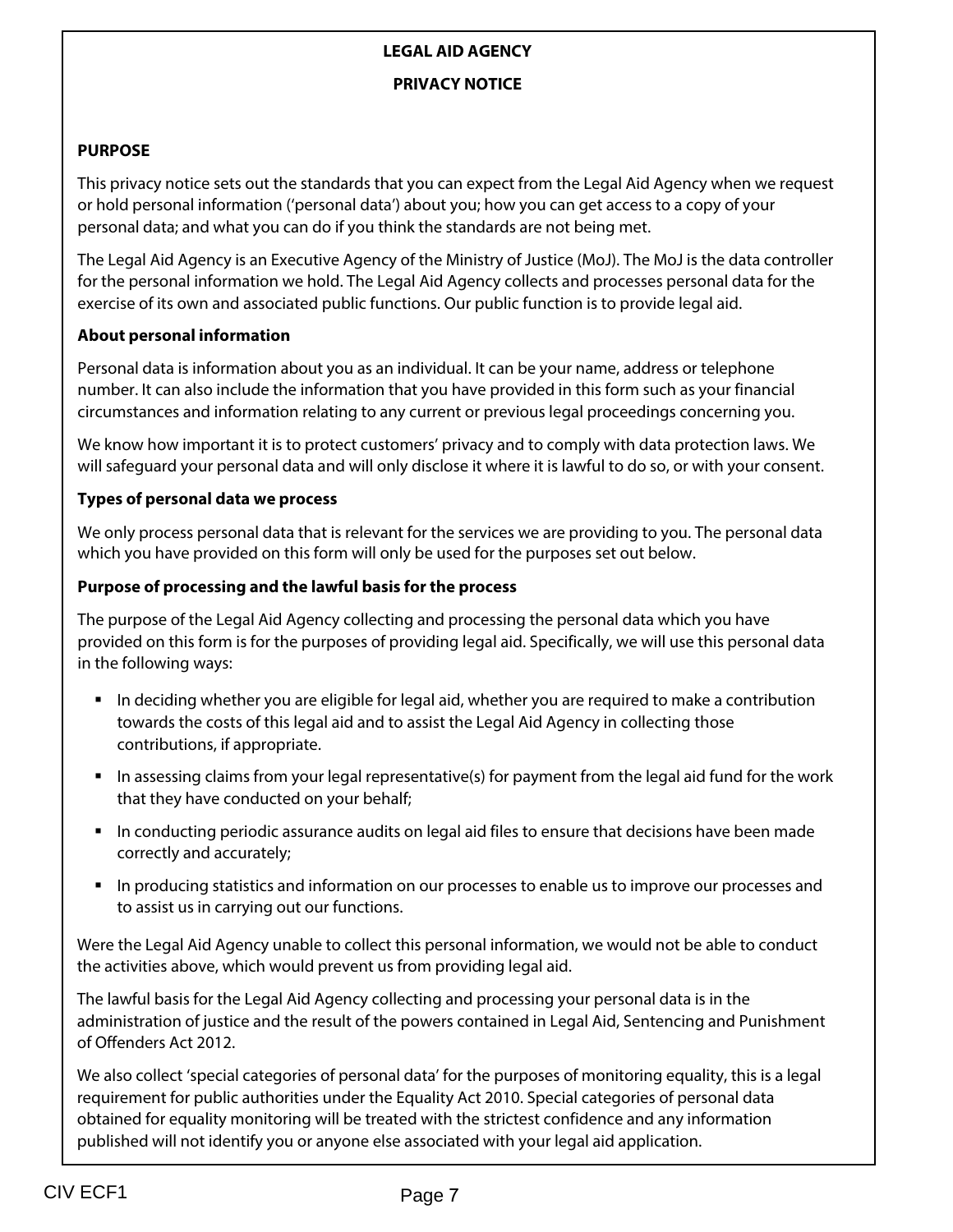#### **Who the information may be shared with**

We sometimes need to share the personal information we process with other organisations. When this is necessary, we will comply with all aspects of the relevant data protection laws. The organisations we may share your personal information include:

- **Public authorities such as: HM Courts and Tribunals Service (HMCTS), HM Revenue and Customs** (HMRC), Department of Work and Pensions (DWP) and HM Land Registry;
- Non-public authorities such as: Credit reference agencies Equifax and TransUnion and our debt collection partners, Marston Holdings; and
- Fraud prevention agencies: if false or inaccurate information is provided or fraud identified, the Legal Aid Agency can lawfully share your personal information with fraud prevention agencies to detect and to prevent fraud and money laundering.

You can contact our Data Protection Officer for further information on the organisations we may share your personal information with.

#### **Data Processors**

The LAA may contract with third party data processors to provide email, system administration, document management and IT storage services.

Any personal data shared with a data processor for this purpose will be governed by model contract clauses under data protection law.

#### **Details of transfers to third country and safeguards**

It may sometimes be necessary to transfer personal information overseas. When this is needed, information may be transferred to: the European Economic Area (EEA) and other countries including the USA.

Safeguards will be put in place to help protect the personal data transferred. Such transfers will be kept to the minimum required to provide our service.

Any transfers made will be in full compliance with all aspects of the data protection law.

#### **Retention period for information collected**

Your personal information will not be retained for any longer than is necessary for the lawful purposes for which it has been collected and processed. This is to ensure that your personal information does not become inaccurate, out of date or irrelevant. The Legal Aid Agency have set retention periods for the personal information that we collect, this can be accessed via our website:

#### **https://www.gov.uk/government/publications/record-retention-and-disposition-schedules**

You can also contact our Data Protection Officer for a copy of our retention policies.

While we retain your personal data, we will ensure that it is kept securely and protected from loss, misuse or unauthorised access and disclosure. Once the retention period has been reached, your personal data will be permanently and securely deleted and destroyed.

#### **Access to personal information**

You can find out if we hold any personal data about you by making a 'subject access request'.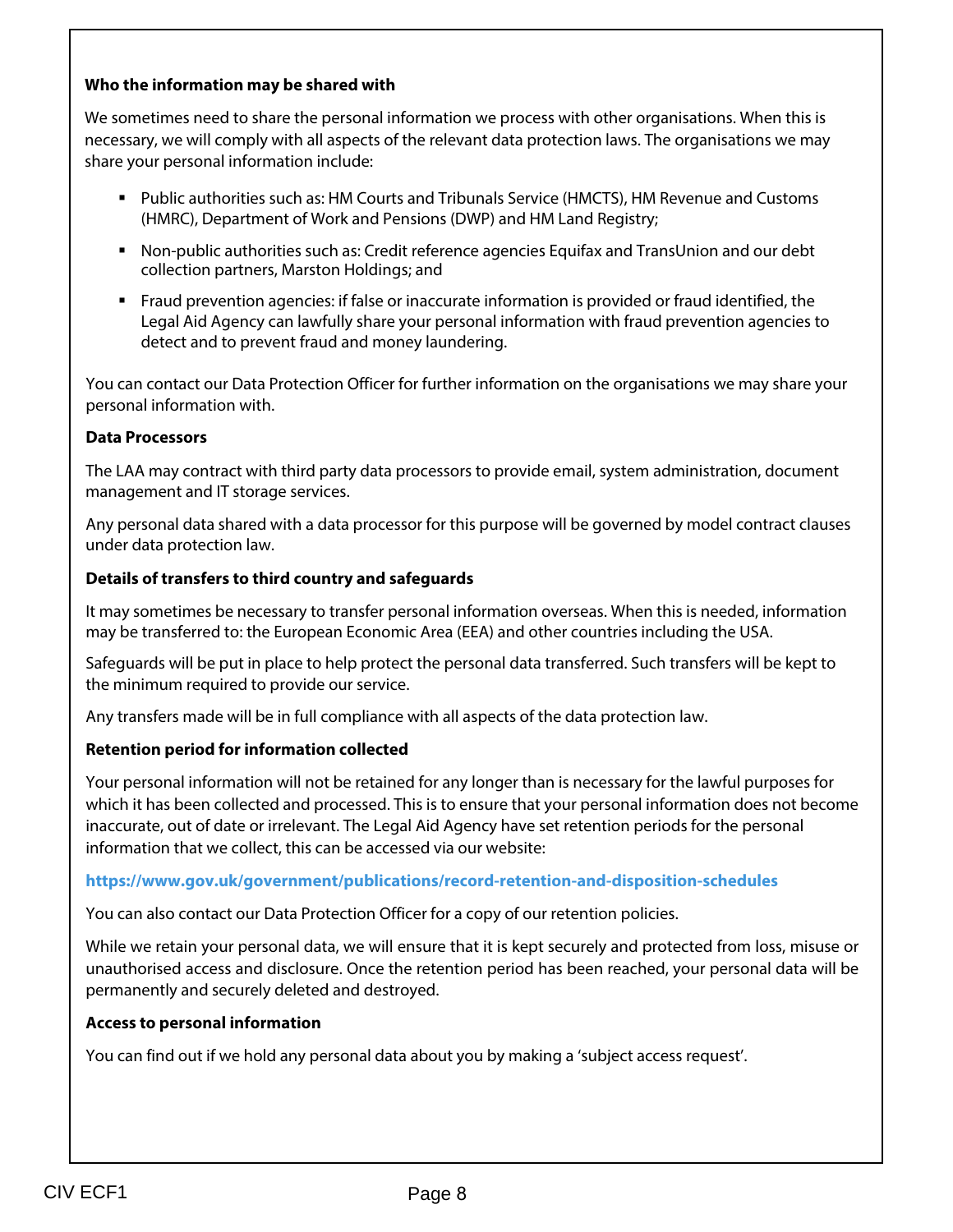If you wish to make a subject access request please contact:

Disclosure Team - Post point 10.25 Ministry of Justice 102 Petty France London SW1H 9AJ

Data.access@justice.gov.uk

#### **When we ask you for personal data**

We promise to inform you why we need your personal data and ask only for the personal data we need and not collect information that is irrelevant or excessive.

When we collect your personal data, we have responsibilities, and you have rights, these include:

- **That you can withdraw consent at any time, where relevant;**
- That you can lodge a complaint with the supervisory authority;
- That we will protect and ensure that no unauthorised person has access to it;
- That your personal data is shared with other organisations only for legitimate purposes;
- That we don't keep it longer than is necessary;
- That we will not make your personal data available for commercial use without your consent; and
- That we will consider your request to correct, stop processing or erase your personal data.

#### **You can get more details on:**

- Agreements we have with other organisations for sharing information;
- Circumstances where we can pass on personal information without telling you, for example, to help with the prevention or detection of crime or to produce anonymised statistics;
- Our instructions to staff on how to collect, use or delete your personal information;
- How we check that the information we hold is accurate and up-to-date; and
- How to make a complaint.

For more information about the above issues, please contact:

The Data Protection Officer Ministry of Justice 3rd Floor, Post Point 3.20 10 South Colonnades Canary Wharf London E14 4PU

#### Privacy@justice.gov.uk

For more information on how and why your information is processed, please see the information provided when you accessed our services or were contacted by us.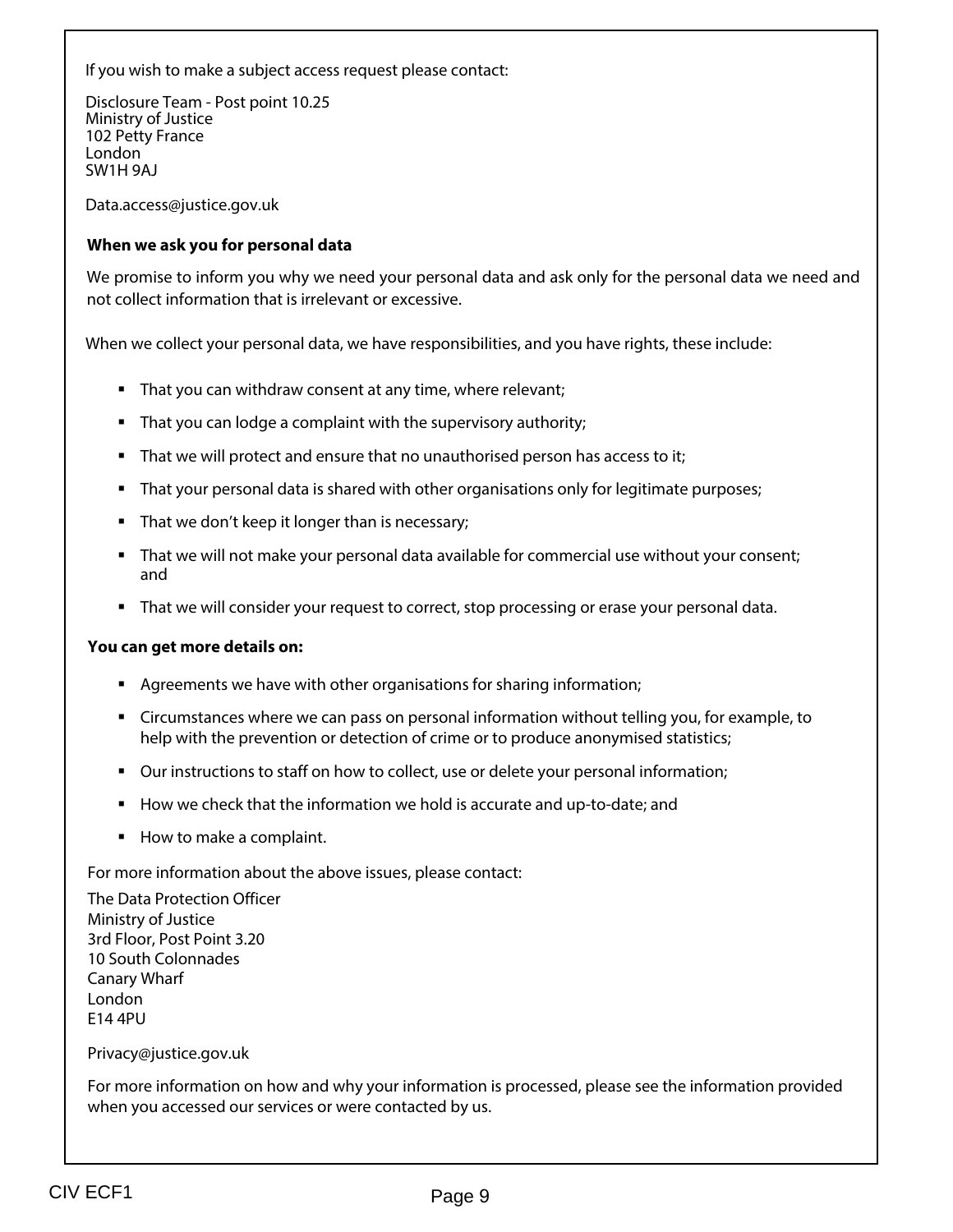### **Complaints**

When we ask you for information, we will comply with the law. If you consider that your information has been handled incorrectly, you can contact the Information Commissioner for independent advice about data protection. You can contact the Information Commissioner at:

Information Commissioner's Office Wycliffe House Water Lane Wilmslow Cheshire SK9 5AF Tel: 0303 123 1113 www.ico.org.uk